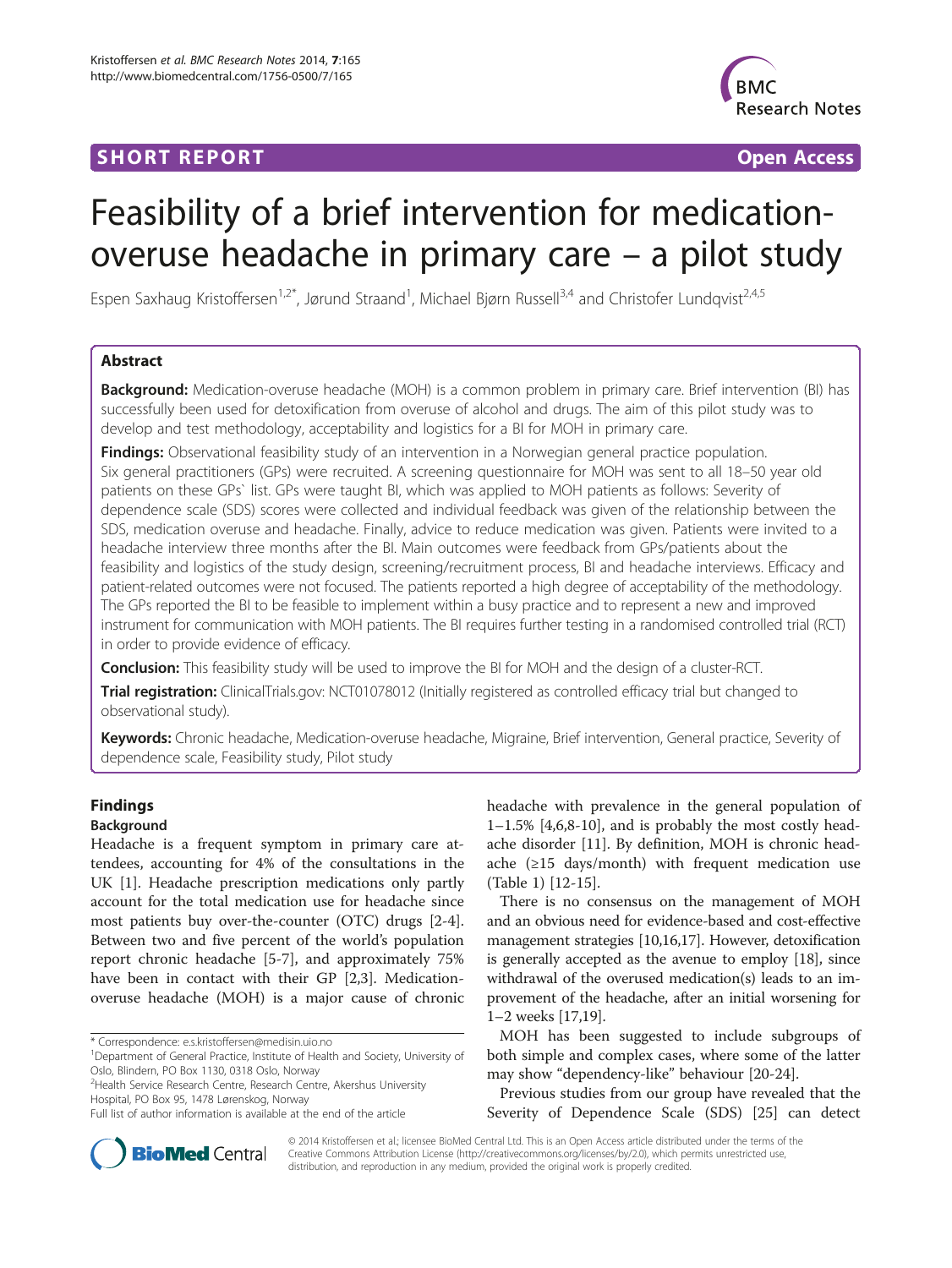## <span id="page-1-0"></span>Table 1 The International Classification of Headache Disorders, 2nd edition (ICHD - II) criteria for medicationoveruse headache [\[12-15\]](#page-9-0)

Medication-overuse headache (MOH)

A. Headache present on ≥15 days/month

B. Regular overuse for >3 months of one or more drugs that can be taken for acute and/or symptomatic treatment of headache

C. Headache has developed or markedly worsened during medication overuse

For simple analgesics and for combination of acute medications the intake must be 15 days or more per month, for triptans, ergotamins, opioids and combination analgesics,10 days per month is enough to get the diagnosis of MOH.

MOH among subjects with chronic headache in a general population [[26,27\]](#page-9-0).

Brief Intervention (BI) is a well-known approach to identify and treat unhealthy alcohol use [[28\]](#page-9-0). BI involves the use of an identification tool followed by feedback to the identified individual as being "at risk". The final step is to give information suggesting cutting down the use of the particular substance to predefined "acceptable" levels [[28](#page-9-0)]. In primary care settings, there is now substantial evidence of the benefits and cost-effectiveness of BI for alcohol and various other drugs [\[29](#page-9-0)-[31\]](#page-9-0).

We have previously reported data from an open, uncontrolled study of MOH in the general population, which suggested that three out of four MOH subjects managed to reduce their medication intake after just short information [\[32](#page-9-0)]. Similar simple advice also works in specialist care settings [\[33,34](#page-9-0)].

We have developed a BI for management of MOH. Prior to the start-up of the pilot study we planned to include efficacy of the treatment versus controls as one outcome. However, due to cost and expected low power in a pilot study of reasonable size [\[35\]](#page-9-0), we decided not to include a control arm but rather focus on testing the feasibility of the method observationally. It is strongly recommended to use information (process, resources, management and scientific) gathered in feasibility studies to modify the research methodology to avoid practical problems and potentially unexpected consequences of embarking directly on a full scale study [[36-38](#page-9-0)].

The aim of this feasibility study was thus to develop and to test acceptability, practicability and logistics of using BI for MOH in primary care in order to prepare and improve a later full scale randomised controlled trial (RCT).

#### Method

#### Design

Observational feasibility study of an intervention for MOH in a Norwegian general practice population (Figure 1).

Participants (GPs and patients) The study took place in Oslo in 2010.



The study population consisted of patients aged 18–50 on the patient lists of six GPs attending one continuous medical education (CME) group who had accepted to participate as a pilot group. Through the Norwegian GP list-patient system, all citizens are listed with a GP whether or not they have a reason to see their GP. A short validated headache screening questionnaire including questions about headache frequency, intensity (visual analogue scale (VAS), migraine and medication use was mailed to all  $18-50$  year old patients (N = 3575) on participating GP`s lists. Names and addresses were extracted from GP lists using specially designed software (Mediata Ltd, Tønsberg, Norway). All patients with selfreported headache ≥15 days/month and headache medication utilisation ≥10 days/month were invited to participate. Insufficient language skills and complex pain conditions were the only exclusion criteria. As this was a pilot study, no reminders were sent out. Screeningpositive MOH patients invited into the intervention part of the study only received information that this was a study of headache care utilisation and that all participating patients would receive a headache interview and clinical examination by a headache expert. In addition, it was informed that some patients might be invited to a consultation by their GP. Patients were, thus, not informed that the focus was chronic headache and medication use or withdrawal.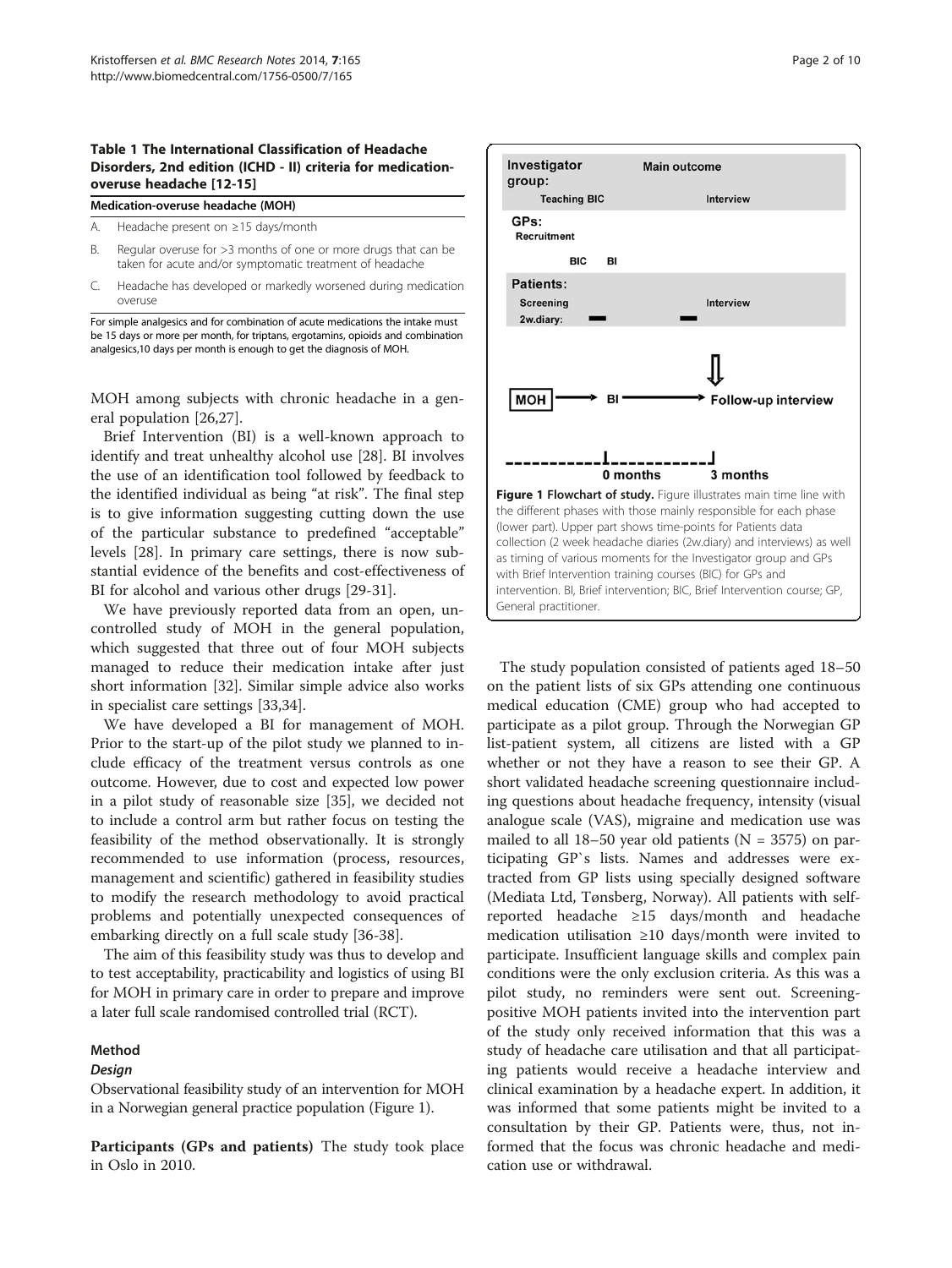#### Intervention

Brief Intervention course A one day course held by two headache specialists (ESK and CL) including lectures about emergency "red flag" headache, migraine and tension-type headache and chronic headaches with focus on MOH were given to the GPs. The content of the BI course was partly based on feedback from a random sample of 30 clinically active GPs at the Department of General Practice at the University of Oslo, regarding which headache-related problems they would like more information on. A two-hour presentation of the BI scheme with practical instructions exemplified by role-play was given. The estimated time for an average BI scheme was expected to be 9–10 minutes. All six GPs

participated in a role-play of the BI after an initial demonstration by the two headache specialists. The group then discussed the BI scheme.

Brief Intervention scheme The BI strategy (Figure 2) taught to the GPs consisted of:

1. The SDS questionnaire (Table [2\)](#page-3-0) to identify patients at risk for MOH, (SDS cut-off values: females: ≥5, males ≥4). Inform patients above the cut-off that he or she was identified as being at risk for MOH based on Norwegian studies from the general population [[26,27\]](#page-9-0). Patients below cut-off values were given a short version of the full BI.

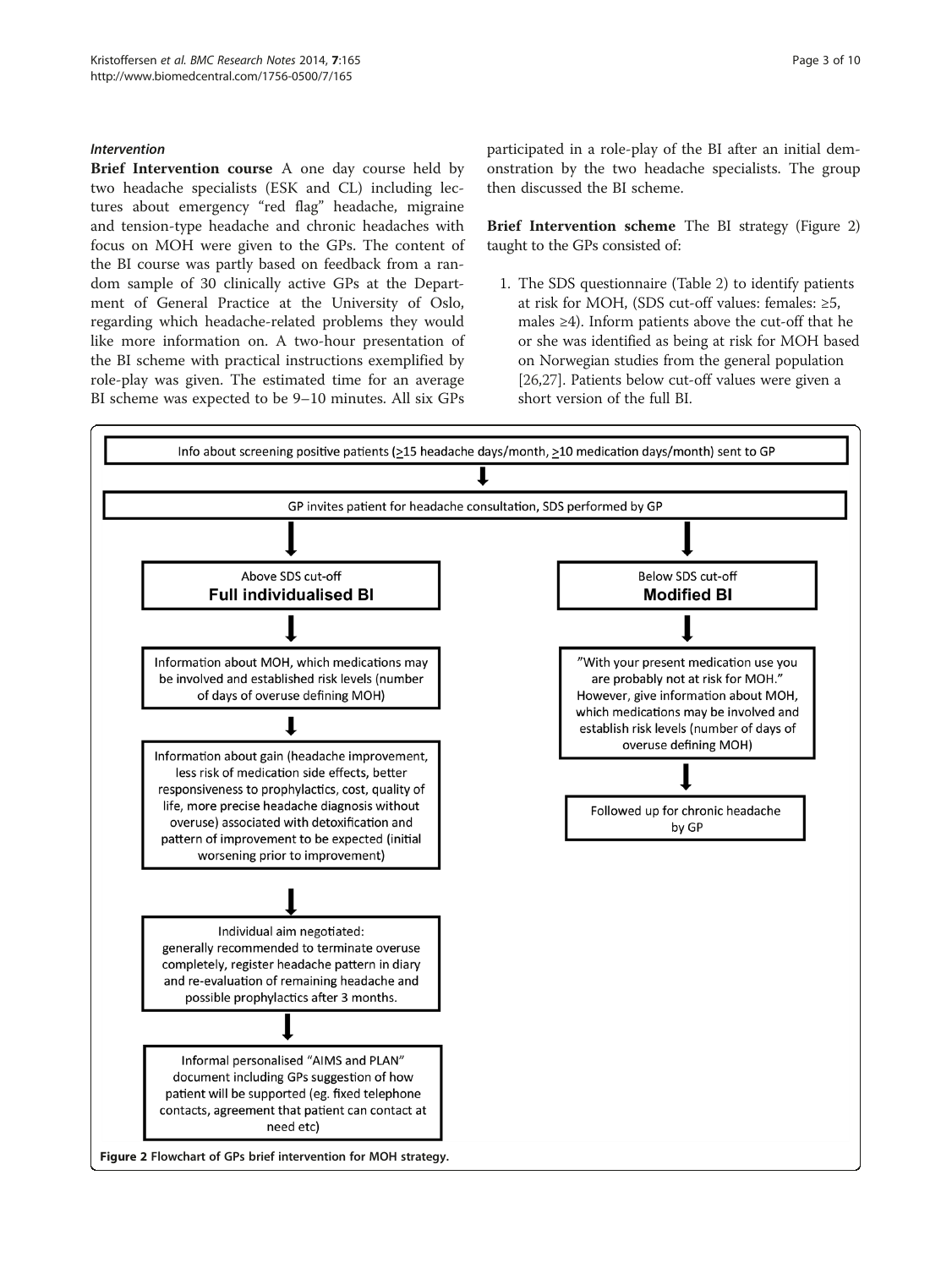#### <span id="page-3-0"></span>Table 2 The five questions of the severity of dependence scale (SDS) adapted for headache medication such that "your drug" in the original scale was substituted for with the relevant headache medication

1. Do you think your use of your headache medication was out of control?

(Never/almost never=0, sometimes=1, often=2, always/nearly always=3)

- 2. Did the prospect of missing a dose make you anxious or worried? (Scoring as for question 1)
- 3. Did you worry about your use of your headache medication? (Scoring as for question 1)
- 4. Did you wish you could stop? (Scoring as for question 1)
- 5. How difficult did you find it to stop or go without your headache medication?

(Not difficult=0, quite difficult=1, very difficult=2, impossible=3)

Each item is scored on a 4-point scale (0–3), and the total maximum score is 15.

- 2. Short structured information about MOH and the association between medication overuse and chronic headache was given using a short standard information folder developed by the study group.
- 3. Specific individualised information and advice regarding reduction of acute headache medication was discussed and given based on the individual SDS score. The discussion aimed towards achieving a decision by the patient that he/she would cut down the offending medication, an agreement about how the GP could support and a concrete plan.

The BI incorporated clear directive advice, but focus was also on increasing patients' insight and awareness regarding overuse, using aspects from motivational interviewing techniques. The primary aim of the BI was to introduce behaviour change perspectives and discussions in an empathic and collaborative manner. It was designed to be relatively short and easily linked to the SDS score. Bien et al. pointed out feedback on personal risk and highlighted the following common motivational elements of effective brief interventions; "Elements of an effective BIs include Feedback on personal risk, emphasis on Responsibility, clear Advice, a Menu of change options, clinician Empathy, and facilitation of patient Selfefficacy." [[39\]](#page-9-0).

## Headache classification, interview and follow-up

Headache classification The headaches were classified according to explicit diagnostic criteria of the ICHD-II and it's relevant revisions [\[12](#page-9-0)-[15\]](#page-9-0).

Headache diary A validated headache diary [[40](#page-9-0)] was used in order to prospectively record data on headache frequency, headache intensity (VAS) and medication use. The completion of the diary for a two week period was required at baseline and at three months. A written instruction for the completion of the diary was mailed to participants.

Three months follow-up All patients included in the intervention part of the study were invited to a semistructured headache interview and clinical examination by a GP specifically trained in headache interview techniques (ESK).

## **Outcomes**

To evaluate;

- Logistics of patient recruitment including extraction of patients from GPs lists
- Practicality and contents of the BI course as experience by the GPs
- The utility of the SDS and the BI procedure within everyday clinical practice
- Responder rate, completion rate of screening questionnaire and follow-up rate
- Acceptability and compliance of a headache diary with only written instructions sent by mail prior to the consultations
- Acceptability for the SDS and BI among patients
- The format of the three months interview
- Other issues that should be considered for a RCT as identified by patients and/or GPs

The evaluation of the screening questionnaires, headache diaries, BI, BI course and three months follow-up from patients and GPs were not collected in a formal qualitative way, but were given as individual written and spoken feedback after the study was ended by mail, e-mail or phone. Both patients and GPs were encouraged to identify problems and give feedback during and after the study. The feedback will only be presented as direct quotes.

Patient-related outcomes were collected as a part of testing the logistics, but were not a main outcome. The primary and secondary outcomes for the full RCT have been predefined in the study protocol and based on international consensus independently of this feasibility study [\[16,41,42](#page-9-0)]. The data from this pilot study will not be pooled with data from the RCT.

## Sample size

We found one CME group (six GPs) to be reasonable to get appropriate information and feedback about the GP perspectives of the methodology and logistics of the study. According to the Norwegian Medical Association, the average number of listed patients per GP is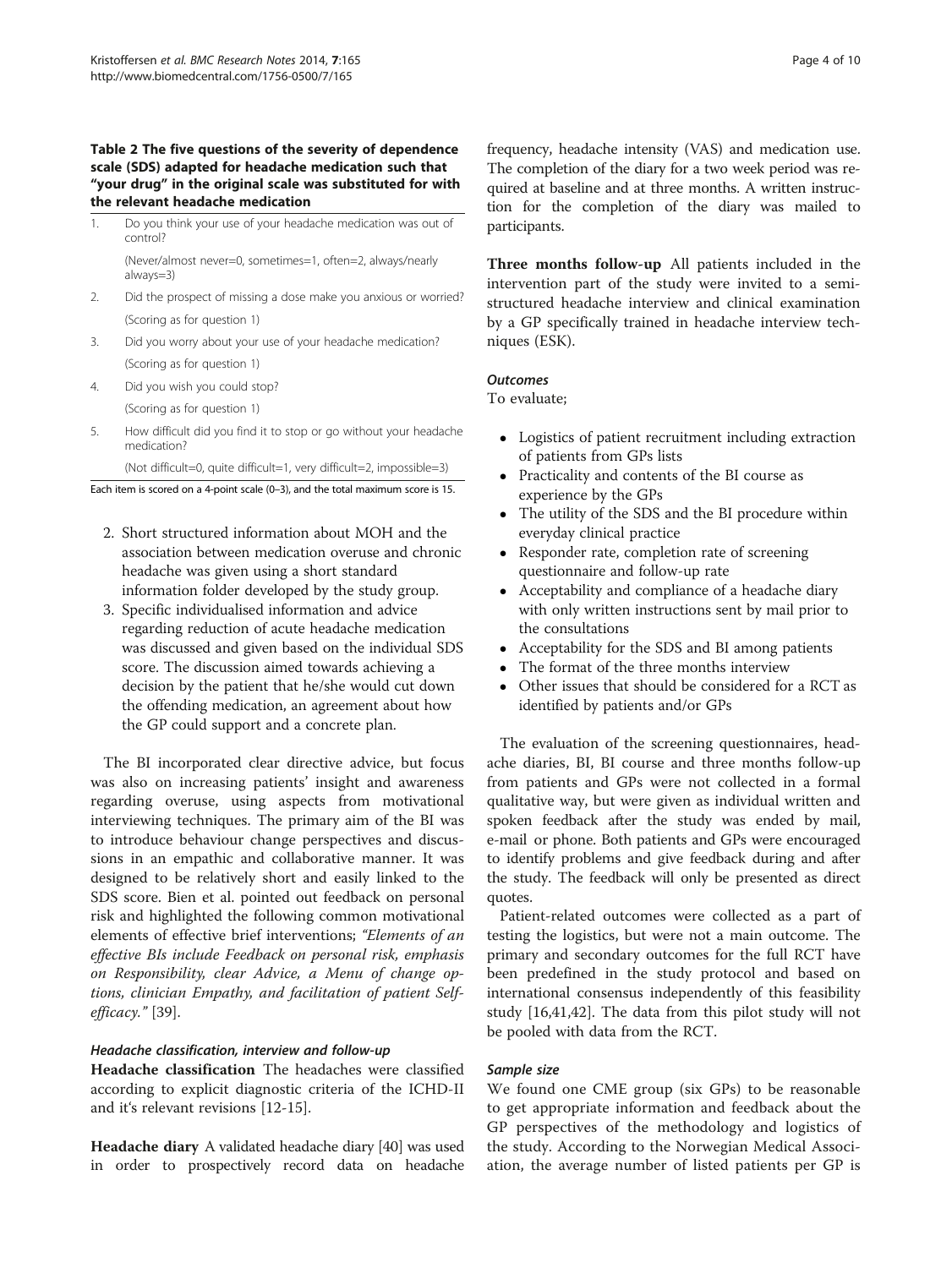<span id="page-4-0"></span>

approximately 1200. Using a minimum estimate of 1000 patient per GP gives us an estimate of approximately 10 patients with MOH per GP. With an educational guess of 40% responder rate without reminders that would be 24 MOH patients included.

## **Statistics**

Only descriptive statistics were used (SPSS version 20.0). Registration of electronic data from the semi-structured interviews was done by using Snap Survey (Snap Survey, London, UK).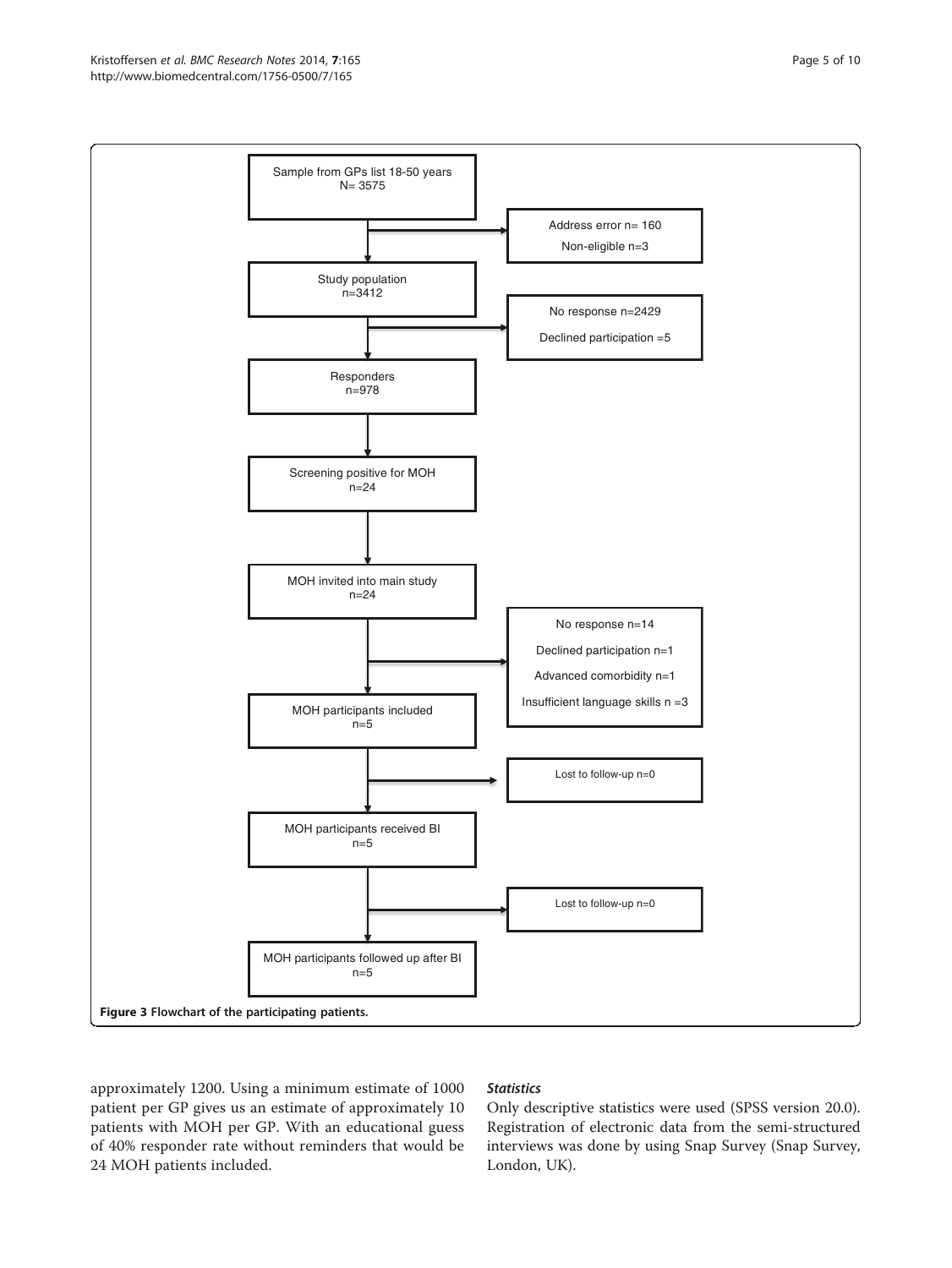## Ethics and data security

The study was approved by the Regional Committee for Medical Research Ethics and the Norwegian Social Science Data Services (NSD). All participating patients and GPs gave informed, written consent. All data were kept anonymously.

## Results

The participant, intervention and flow details are summarised in the flow diagram depicted in Figure [3](#page-4-0). The response rate of the screening questionnaire was 29%.

Twenty-four persons screened positive for chronic headache (≥15 days of headache/month) and 10 ≥ medication days/month and were invited to the intervention part of the study. Of these, five persons filled out the headache diary for two weeks and were included. Five out of six GPs completed a BI for MOH.

All five patients included, received BI, and none were lost to follow-up.

#### **Patients**

The screening questionnaire was complete in over 98% of received questionnaires.

Headache diaries were complete for all five patients at both baseline and the three months follow-up.

The patients reported a high degree of acceptability of the methodology and did not seem provoked by the questions and comments about their medication intake. Individual comments from patients:

"The screening questionnaire was self-explaining and easy to understand, and the written instructions made the headache diary easy to complete, but I think two weeks fulfilling is the upper limit for completeness when no physicians have told you why the diary is so important!"

"I didn`t feel provoked or stressed when my GP asked me about my medication use in this way, although this is a touchy issue."

"Individual feedback on medication use is very good; all the information in the media does not concern me as an individual."

"For a long time I have considered my paracetamol use to be too high but I didn't know that it could worsen my headache."

"Nobody has ever told me about the risk of medication overuse headache, the individual information was very clear and relevant for me as a chronic pain patient."

Table [3](#page-6-0) shows patients characteristics at baseline and three months follow-up. The mean SDS score for the five patients included was 6. Of our five patients, four had reduced medication days at follow up and four improved regarding headache days.

#### General practitioners (GPs)

None of the physicians had previously received specific training in the handling of MOH. The BI course was held according to the predefined timeframe of eight hours.

The GPs reported the BI as being feasible to implement within a busy practice and that the BI represented a new instrument for communication with these patients. During the introduction to the course, participating physicians were anxious about the topic of medication overuse, especially regarding questions on dependency, as possibly being of a very sensitive and thereby provoking nature for the patients. This notion disappeared during the course and this was further strengthened by the feedback after the individual patient intervention.

The time used on the BI scheme was reported between 7 and 12 minutes and well within the normal consultation time.

Individual comments on the BI and the BI course:

"The BI course was informal and practice-relevant."

"Management of chronic headache patients has always been difficult, but seems easier after this course."

"The SDS was a great tool to use in the consultation."

"The SDS and BI strategies made it easy to talk to the patient about her medication use."

"The SDS was simple to use in practice and only required about 1 minute of consultation time."

"I had expected some negative feedback from my patient bringing the subject of medication overuse into the consultation, but the SDS and BI really helped us both and made the communication quite easy."

#### Three months follow-up

The time used for the three months follow-up was between 42 and 63 minutes for these five patients. The five patients completed all the additional self-reported questionnaires. The time of completion ranged from 17 minutes to 44 minutes. One of the patients thought there were too many questionnaires that explored the same aspects of self-reported quality of life.

Using direct data entry (Snap Survey, UK) by the interviewer during the interview itself was found to be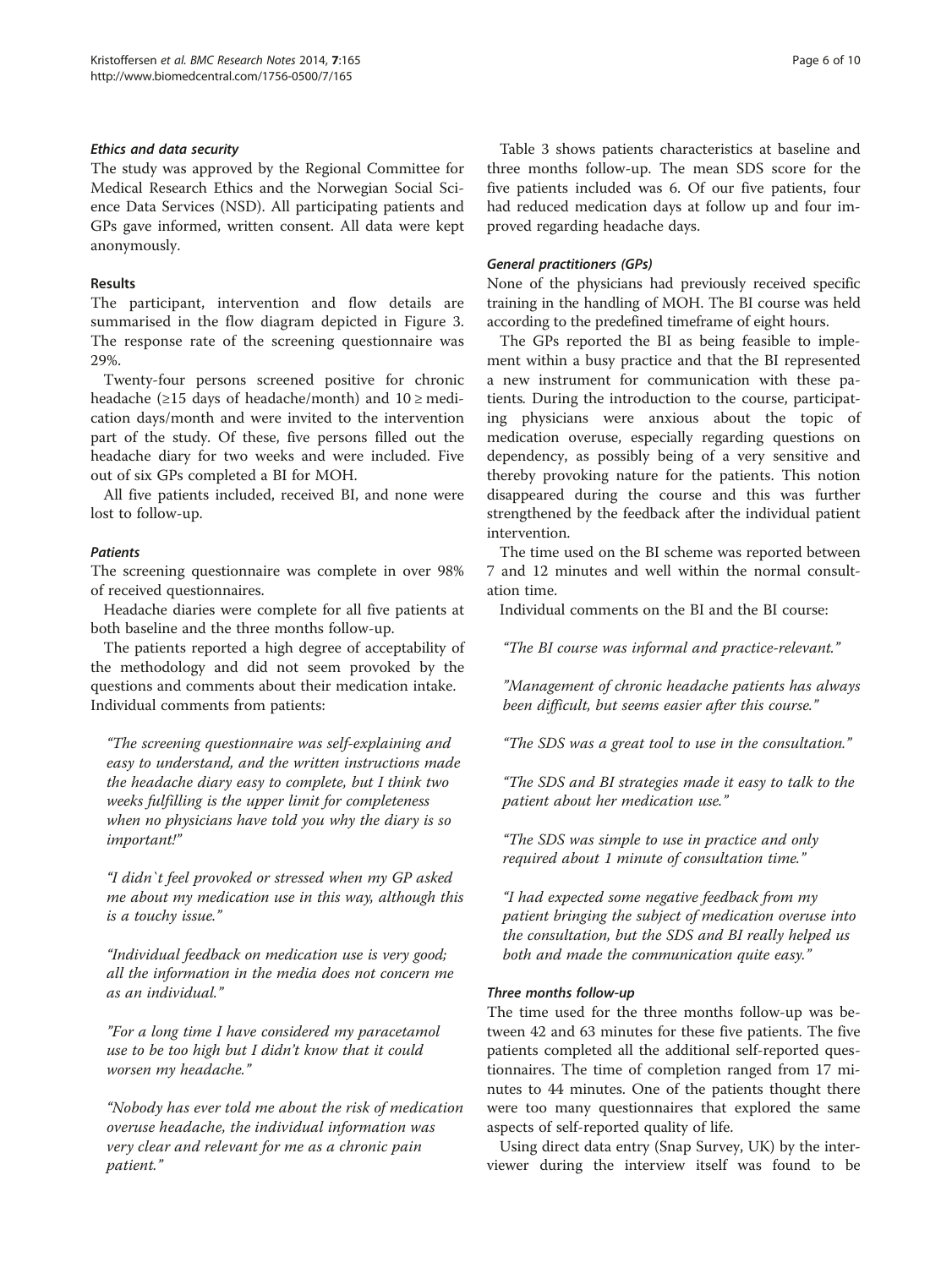<span id="page-6-0"></span>Table 3 Patient characteristics at baseline and after brief intervention (three months follow-up)

|      |           |     | Patient Gender Age Overused medication at baseline Headache      | days before BI days before days after BI | Headache<br>$BI$ (diary)+ | Headache | Headache<br>$BI$ (diary)+ | Medication<br>days after days before BI | Medication<br>$BI$ (diary)+ | Medication<br>days before days after BI | Medication Headache<br>days after<br>$BI$ (diary)+ | diagnoses at<br>follow-up |
|------|-----------|-----|------------------------------------------------------------------|------------------------------------------|---------------------------|----------|---------------------------|-----------------------------------------|-----------------------------|-----------------------------------------|----------------------------------------------------|---------------------------|
|      | Female 45 |     | Paracetamol/Ibuprofen                                            | 30                                       | 30                        | 30       | 30                        | 30                                      | 30                          | $30*$                                   | 30                                                 | Cervicogenic              |
|      | Male      | 27  | Paracetamol/Ibuprofen                                            | 25                                       | 26                        | 20       | 18                        | 22                                      | 22                          |                                         | 4                                                  | <b>CTTH</b>               |
|      | Female 45 |     | Paracetamol                                                      | 30                                       | 30                        | 18       | 16                        | 30                                      | 30                          |                                         |                                                    | <b>CTTH</b>               |
| -4   | Female    | 29  | Paracetamol/Ibuprofen                                            | 30                                       | 30                        | 22       | 22                        | 30                                      | 30                          | 14                                      | 14                                                 | CTTH + migraine           |
| 5    | Female    | -35 | Combination analgesic<br>(Acetylsalicylic acid/Codeine/Caffeine) | 18                                       | 18                        | 14       | 14                        | 18                                      | 18                          | $12*$                                   | $\prime$                                           | <b>ETTH</b>               |
| Mean |           | 36  |                                                                  | 27                                       | 27                        | 21       | 20                        | 26                                      | 26                          | 13                                      |                                                    |                           |

BI; brief intervention, CTTH; chronic tension-type headache, ETTH; episodic tension-type headache.

+Headache days and medications days taken from 2 week headache diary.

\*Two had completely terminated medication for 2 months but restarted before 3 months follow-up.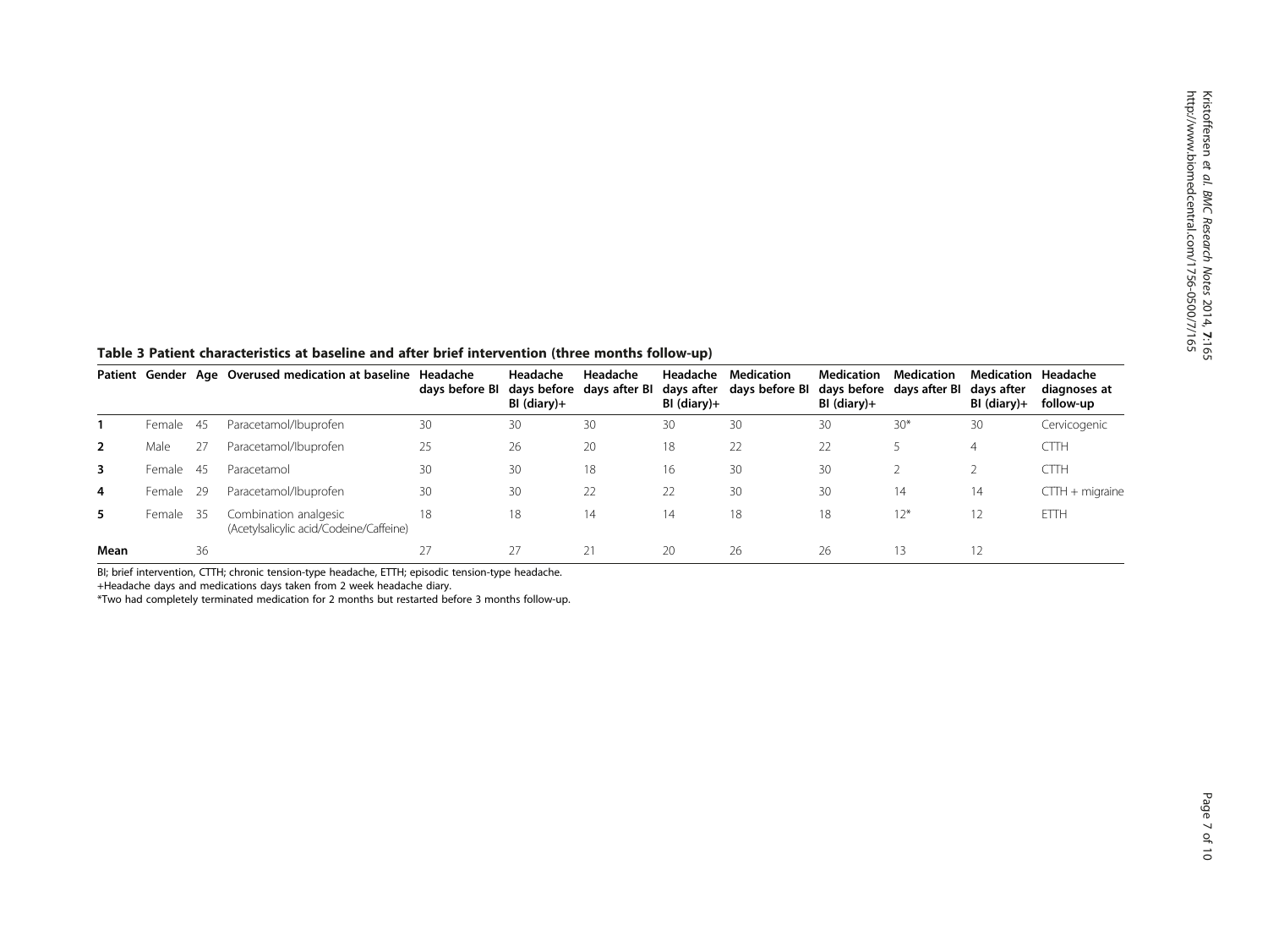difficult to adapt to the different ways the patients had of presenting their history. Completion of a structured questionnaire on paper with subsequent data entry after the interview was felt to be more optimal.

#### Software and data handling

The developed extracting software (from Mediata Ltd.) used for capturing data from GPs lists performed well and no problems were seen in generating patient lists.

Some minor technical problems with the data entry using Snap Survey were seen and could be corrected.

#### Discussion

We have demonstrated that BI for MOH carried out by minimally trained GPs seems feasible and acceptable by both patients and GPs. The main focus was to test methodology and logistics, not patient related headache outcomes.

The responder rate was low (29%), and we included fewer patients than expected. Before the study, we decided that no reminders should be sent to patients because the main aim of this study was to test methodology, acceptability and practicability. We also decided not to include a control arm in the pilot trial, as this not was an efficacy trial. The low number of MOH participants and lack of control group may of course lead to selection bias and low generalization, which suggests the need for increasing individual responder rate and recruitment in a RCT to secure external validity of our findings. The responder rate found here was lower than in a previous study using the same screening questionnaire [\[6](#page-8-0)]. The number of reminders used will always be a compromise between cost and gain. In a study focusing on recruiting patients for an intervention, representativity of the sample is important but, providing recruitment is not biased between the study arms in a later study, the percentage responder rate is of less importance than for epidemiological studies. The screening questionnaire was complete in over 98% of received answers, so this seems to have been well understood and accepted. Although the responder rate was low, 24 screening-positive MOH patients were in the range of what we expected. Only 10/24 responded to the invitation into the main study. There was no information in the invitation letter about this being a medication withdrawal study so a possibly negative attitude to this should not have affected the recruitment. We screened all patients on the GPs patient lists instead of relying only on the GPs knowledge of their previous headache patients. Through this screening we expected to reach possible chronic headache patients who might not be known as such by their GP.

The age range of patients (18–50 years of age) was chosen in order to target the highest number of patients with chronic headache, as the prevalence is lower in younger people and older people have a higher frequency

of co-morbidities. We chose an upper age limit of 50 years since data from the Norwegian prescription database [[43](#page-9-0)] indicate that there is an increase in the use of various relevant drugs (notably anti-hypertensive and cardiovascular drugs) from 50 years of age onwards.

The headache diary and the written instructions were reported to be acceptable from the patients actually returning it, and recent studies using a similar headache diary and written instructions before first consultation found high usefulness, acceptability and comprehensibility of the diary as well as good compliance and completeness of data [\[44](#page-9-0)]. There was clear advice from the patients not to use the headache diary for periods over two weeks since this might reduce compliance. This period may seem too short for infrequent forms of headache, but in our sample of chronic sufferers this should not be a problem.

The evaluation of GPs and patients were not collected in a formal qualitative way, but were given as individual written and spoken feedback after the study was ended. Given the fact that the feedback was quite similar with no major differences regarding the GPs experience of their own patients as being simple or complex, and with no differences between patients managing medication withdrawal or not, we conclude, although few included patients that the BI for MOH seems feasible.

A Danish study has shown that feasibility, acceptability and implementation of screening and brief intervention programs for alcohol overuse in primary care may cause more problems than they solve for some GPs because it might be problematic to incorporate a in a busy daily practice [[45](#page-9-0)]. The feedback from our pilot group of GPs indicated that the SDS and BI were feasible and considered clinically relevant. Our estimated time of 9–10 minutes matched the 7–12 minutes the GPs used on the BI scheme, and all GPs found this easy to do within normal consultation time, even though two of the GPs didn`t know their MOH patients in advance as these patients had never consulted their GP for headache before. 7– 12 minutes is well within the normal Norwegian GP consultation time of about 15–20 minutes, in addition we might expect the GPs using less time when more familiar with the BI scheme.

There is still much discussion as to whether MOH represents dependency [\[20](#page-9-0)-[24\]](#page-9-0). Being fully aware of this and the potentially problems with stigmatizing these patients, we used the SDS score, not as an attempt to define dependency, but rather as an aid for the GPs to focus on individual risk of medication overuse [\[26,27](#page-9-0)]. The GPs did not use the SDS as a universal screening and case finding instrument, it was only used in the BI consultation as an educational tool to give personal feedback. This personal feedback on a risk score is what probably makes the BI scheme more effective than just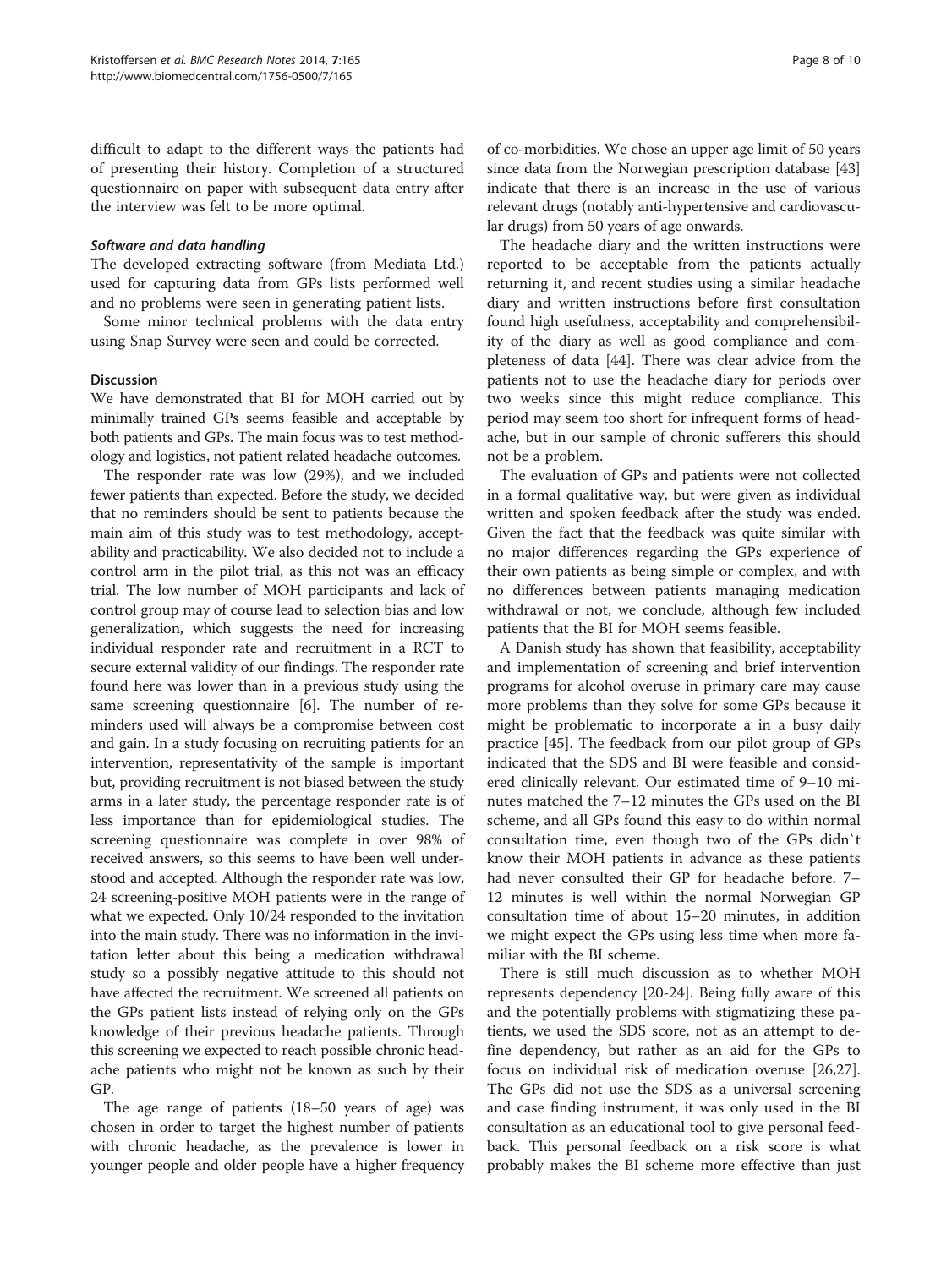<span id="page-8-0"></span>simple advice [[46\]](#page-9-0). During the BI course, the GPs were anxious about the topic of medication overuse, especially regarding questions on dependency, as possibly being of a very sensitive and thereby provoking nature for the patients. This worry was reduced after the study but suggests the importance of further focus on the experiences of the GPs in the planned RCT with a formal qualitative part.

We had tested the Snap Survey data collection form many times and in many different settings ahead of this study, but still found new errors during the interviews and when reading the data into SPSS. This was not due to the Snap Survey software itself but was a consequence of how the questions and response alternatives were formulated. Such problems may in many cases not have been detected without a pilot trial.

The three months follow-up interviews and additional questionnaires were all performed as planned. The patients reported the questionnaires to be acceptable, one patient though there were too many questions about quality of life and headache-related quality of life [[47-49](#page-9-0)]. However, these instruments have very widespread use and acknowledged validity for assessing quality of life and headache related quality of life and impact and their use is therefore important in order to compare outcomes with other studies.

The patient data support the importance of performing an RCT to assess efficacy of the BI. Two of the patients had completely terminated medication for two months but relapsed before three months follow-up because none of them had received appropriate information from the BI scheme about the importance of staying medication free until the three months follow up.

As a consequence of the nature of this feasibility study we will use previous results from a study from Akershus University Hospital [[32\]](#page-9-0) as the basis for the power calculation and sample size required in the RCT. Another reason is that results of pilot studies can potentially mislead sample size or power calculations in full scale RCTs because results may already be biased because of the limited sample size in most pilot studies [[35](#page-9-0)]. None of the data from this study will be used in the RCT to avoid any bias.

In summary, findings suggesting changes in the planned method for the RCT were the need for at least one, and probably two reminders for both the screening questionnaire and the invitation into the intervention part of the study. In addition, since our contacts with the GPs in the pilot study suggested that more than three patients per GP would be difficult to achieve for practical reasons, we must increase the number of GPs included in an RCT. The patients need to receive appropriate information about the importance of staying medication free until the three months follow-up.

We have already published the study protocol with most of these modifications incorporated [\[42](#page-9-0)], but nevertheless, we regard the specific methods to be of separate interest, and this feasibility study underlines the importance of doing a proper feasibility and/or pilot study to avoid too many unexpected flaws in a full RCT.

#### Conclusion

In this pilot study, BI for MOH seems feasible and acceptable by both patients and GPs. We intend to test the efficacy of BI for MOH in a double-blind pragmatic cluster-RCT since this is a simple intervention with a potential to reach many suffering patients at the lowest effective health care level (GP).

#### Competing interests

The authors declare that they have no competing interests.

#### Authors' contributions

CL had the original idea for the study and together with JS, MBR and ESK planned the overall design. ESK prepared the initial draft and was the main author of the present manuscript. ESK and CL carried out the pilot study. MBR supported in the design of the study and with scientific input regarding headache. All authors have read, revised and approved the final manuscript.

#### Acknowledgements

Helpful advice and support from Jan Frich and Hilde Lurås is gratefully acknowledged.

#### Funding

This study is supported by grants from the University of Oslo, the Research Centre at Akershus University Hospital and the South-Eastern Norway Regional Health Authority.

#### Author details

<sup>1</sup>Department of General Practice, Institute of Health and Society, University of Oslo, Blindern, PO Box 1130, 0318 Oslo, Norway. <sup>2</sup> Health Service Research Centre, Research Centre, Akershus University Hospital, PO Box 95, 1478 Lørenskog, Norway. <sup>3</sup>Head and Neck Research Group, Research Centre, Akershus University Hospital, PO Box 95, 1478 Lørenskog, Norway. <sup>4</sup>Institute of Clinical Medicine, Akershus University Hospital, University of Oslo, Nordbyhagen, Norway. <sup>5</sup>Department of Neurology, Akershus University Hospital, Nordbyhagen, Norway.

#### Received: 23 July 2013 Accepted: 10 March 2014 Published: 20 March 2014

#### References

- Latinovic R, Gulliford M, Ridsdale L: Headache and migraine in primary care: consultation, prescription, and referral rates in a large population. J Neurol Neurosurg Psychiatry 2006, 77:385–387.
- 2. Kristoffersen ES, Grande RB, Aaseth K, Lundqvist C, Russell MB: Management of primary chronic headache in the general population: the Akershus study of chronic headache. J Headache Pain 2012, 13:113–120.
- 3. Kristoffersen ES, Lundqvist C, Aaseth K, Grande RB, Russell MB: Management of secondary chronic headache in the general population: the Akershus study of chronic headache. J Headache Pain 2013, 14:5.
- 4. Jonsson P, Hedenrud T, Linde M: Epidemiology of medication overuse headache in the general Swedish population. Cephalalgia 2011, 31:1015–1022.
- 5. Castillo J, Munoz P, Guitera V, Pascual J: Kaplan Award 1998. Epidemiology of chronic daily headache in the general population. Headache 1998, 39:190–196.
- 6. Aaseth K, Grande RB, Kvaerner KJ, Gulbrandsen P, Lundqvist C, Russell MB: Prevalence of secondary chronic headaches in a population-based